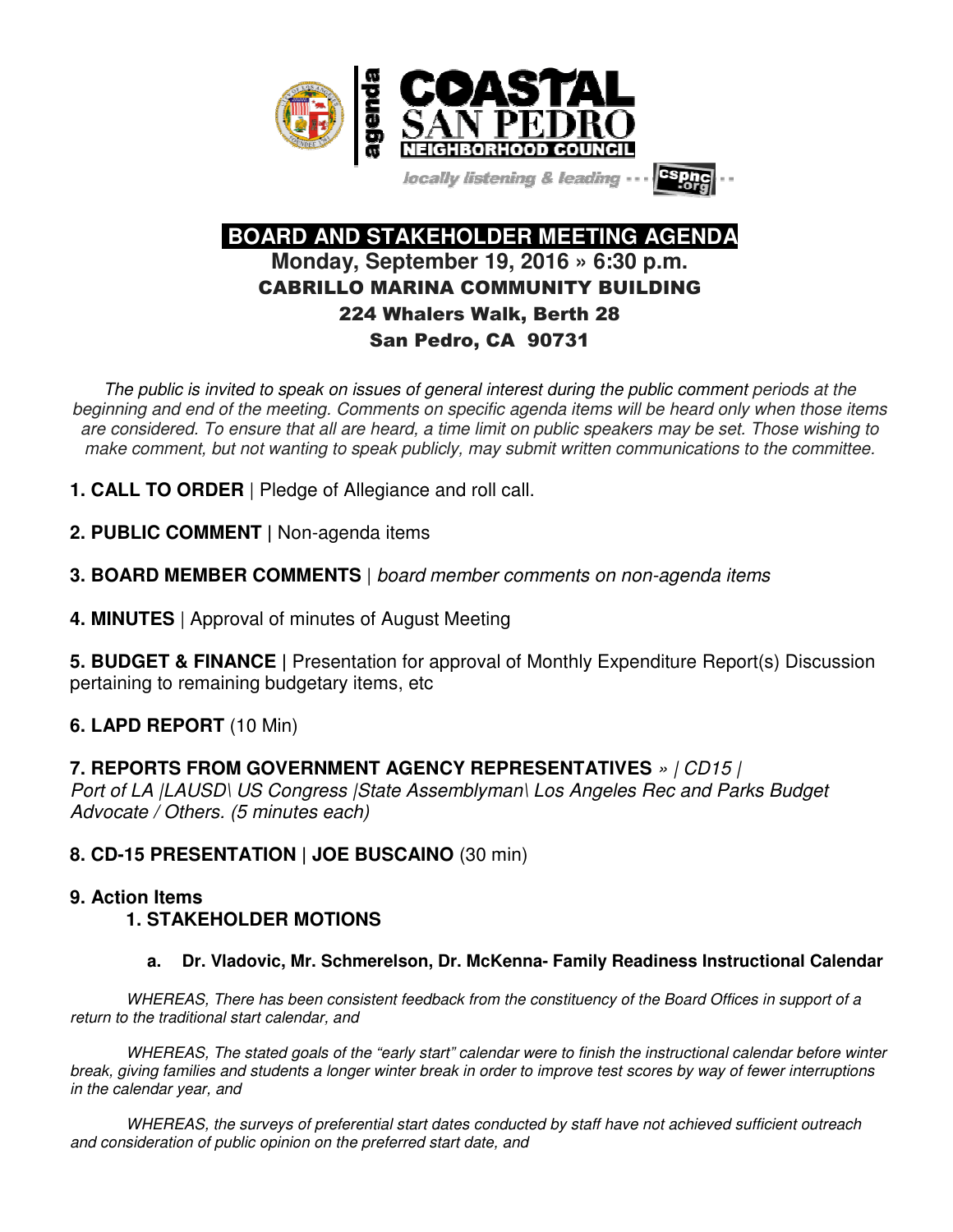WHEREAS, Board Offices have continued to hear concerns about having to keep students indoors and not conducting much needed physical activity during the hot August weather, and

WHEREAS, Maintenance on the AC units has been an ongoing and increasingly costly issue, along with the issues of rising electrical costs and attempting to conduct class session in rooms or facilities built without climate control, and

WHEREAS, Board Offices have heard concerns from families being unable to travel due to affordable time periods to travel running concurrent with the August start period, or simply traveling when they can afford or have leave time from work thus causing their children to miss critical start-of-year classroom time;

THEREFORE, BE IT RESOLVED, that the Board of Education of the Los Angeles Unified School District hereby directs the Superintendent of Schools to begin every instructional year on a unspecified date after Labor Day, and that the Superintendent direct staff to make all appropriate moves to facilitate this order beginning with the 2017- 2018 school year

- **b.** Appointment of up to five NC Board Members authorized to prepare and submit Community Impact Statements on behalf of the CSPNC, on issues and positions specifically approved by the board.
- **c.** The CSPNC authorizes acquisition of the 2016 selection registration information.

# **2. BUDGET AND FINANCE MOTIONS**

- a. Review and Approve the August 2016 Monthly Expenditure Report
- b. Review and Approve the revised July 2016 Monthly Expenditure Report
- c. Revise the amount approved for payment of recurring / monthly transcription and other temporary services to Lloyd Staffing to an amount "not to exceed \$250".
- d. Reimbursements for Approval
	- 1. Approve payment of invoice #6-614007 to Lloyd Staffing for Transcription Services by Sheryl Akerblom dated 8/28/16 in the amount of \$193.05
	- 2. Approve payment of invoice 6-613986 to Lloyd Staffing for Transcription Services by Sheryl Akerblom dated 8/21/16 in the amount of \$180.18

# **3. COMMUNICATIONS**

- a. **CSPNC Outreach Database Collection**: Coastal San Pedro Neighborhood Council approves an amount not to exceed \$1,000 for the purposes of outreach via database collection, mobile and/or e-mail records of and for the benefit of Coastal residents, collected door to door and by tabling events. Committee shall measure success of initial 90 day period.
- b. **CSPNC Neighborhood Outreach Motion**: Coastal San Pedro Neighborhood Council approves an amount not to exceed \$5,000 for the purposes of Public Safety Outreach via Neighborhood Block Parties, LAPD and Neighborhood Watch, Youth and Families on school campuses and Annual Public Safety Summit.
- c. **CSPNC Video & Digital Asset Outreach**: Coastal San Pedro Neighborhood Council approves an amount not to exceed \$1,500 for the purposes of outreach via Video and Digital Asset Production – and Distribution to support the CSPNC stakeholders, Board Initiatives, meetings and events for an initial test of three months. The CSPNC Communications Committee shall provide content input and maintain web metrics to measure success of initial period.
- d. **CSPNC Signage**: Coastal San Pedro Neighborhood Council approves an amount not to exceed \$2,200 for the purposes of permanent and temporary Welcome Signage in the Neighborhood Council District. This allocation shall include \$700 for purchase of a 10x10 logoed tent / signage. This budget may be applied to a two year plan.
- e. The CSPNC shall allocate an amount not to exceed \$750 for the Trunk or Treat event for outreach.